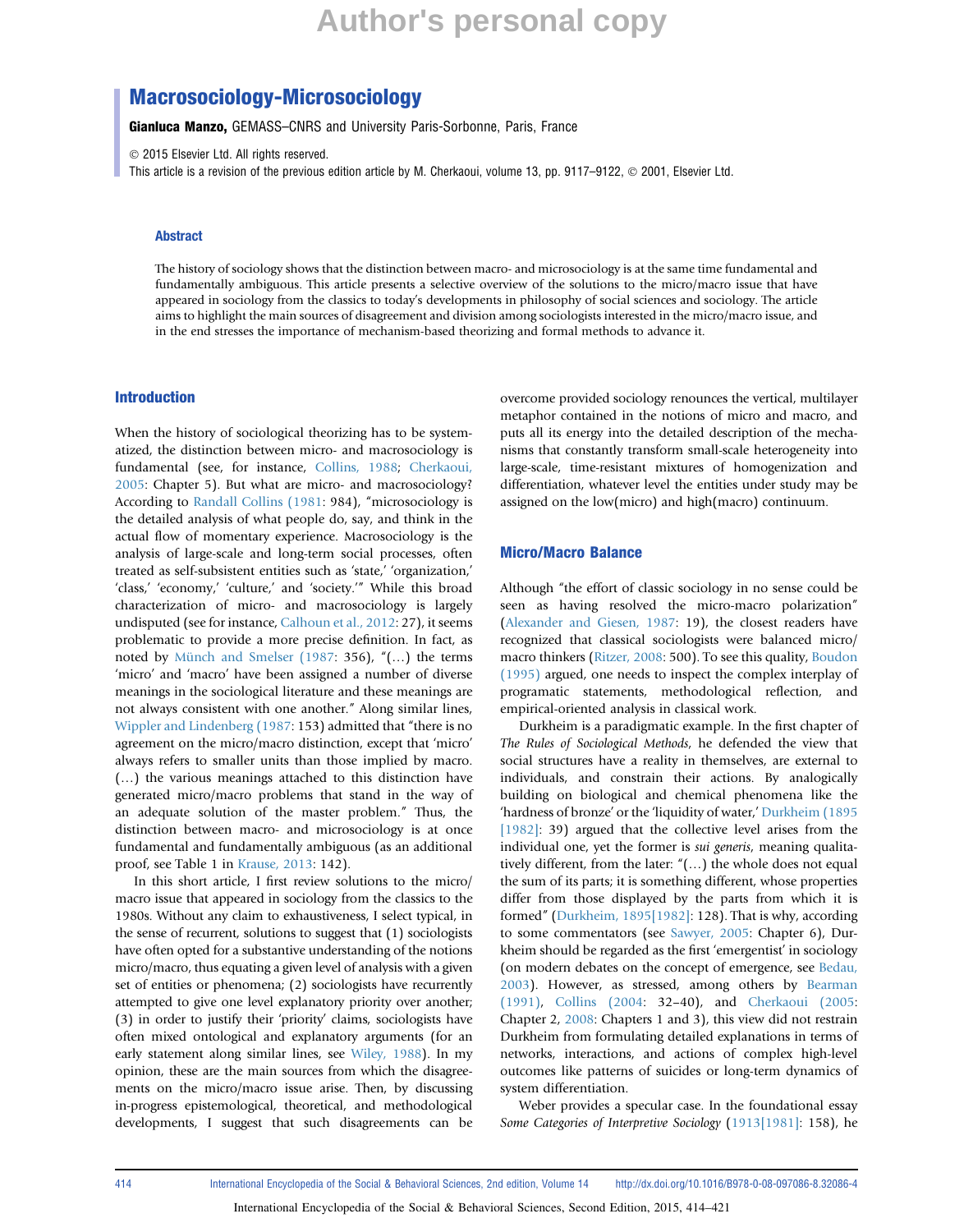defined individuals as the 'atoms' of sociology and advised that sociology should start with individuals' actions and motivations and show how high-level structures and trends ultimately derive from them. However, similarly to Durkheim, Weber's analyses of specific social phenomena yield a more complex picture. For instance, Weber's study of the origin of capitalism as it is articulated in the General Economic History (1927[1981]) shows a complex explanatory model, which relates several levels of analysis and focuses on formulating specific hypotheses on mechanisms bridging these levels. Contrary to Coleman's (1987: 154–157, 1990: Chapter 1) criticism of Weber's analysis, which rests on commenting The Protestant Ethics and The Spirit of Capitalism, even the micro-to-macro step of Weber's explanation contained detailed analyses of relational and institutional factors that transformed individuals' beliefs into stable macrostructures – a point nicely illustrated by Cherkaoui (2005: Chapter 3).

Other classics pursued in practice this balance between micro- and macrosociology. Elster (1985, 2009), Cherkaoui (2005: Chapter 1), and Edling and Hedström (2009) have shown that, similar to Durkheim and Weber, Marx and Tocqueville were also attentive to the interplay between actions, interactions, organizations, and structures, and formulated specific hypotheses on detailed mechanisms relating several levels of analysis.

# Micro/Macro Extremisms

The classical micro/macro balance was lost for a large part of twentieth-century sociology. As stressed by Ritzer (2008: 500), much modern sociological theory has been characterized by "micro and macro extremists – that is, the preeminence of theorists and theories that accord overwhelming power and significance to either the micro or the macro level." To capture this phenomenon, Turner (2001: 4) coined the polemic terms of 'micro-' and 'macrochauvinism.'

Talcott Parsons's structural functionalism played a crucial role in this radicalizing trend. Although in The Structure of Social Action (1937), Parsons's focus is on actors, the analytical importance of normative elements is already stressed without ambiguity. These elements will progressively become predominant with Parsons's The Social System (1951) and later work in which he studied how supraindividual structures are internalized by individuals and how these structures satisfy specific systemic needs. Parsons's (1954: Chapters 4, 15, and 19) writings on social stratification are exemplary of this approach. According to his interpretation, occupations crystallize different values, and the system provides larger symbolic and material gratifications to those occupations expressing the most important values at a given point in time. The specific (multilevel) mechanisms by which the consensus on these values emerges are left unspecified, however (for a detailed analysis of Parsons's work and more recent developments in 'system' theory, see, for instance, Joas and Knöbl, 2009: Chapters 2–4, 11, and 13).

As noted by Calhoun et al. (2012: 28), the most important 'microchauvinisms' grew in American sociology out of a reaction to Parsons's 'macroextremism.' On the utilitarian side, this is the case of Homans's (1961) defence of psychological reductionism

and his project to deduce every supraindividual structure from more elementary forms of exchanges among self-oriented actors within small groups. On the interpretive side, although different when carefully inspected, ethnomethodology (Garfinkel, 1967), symbolic interactionism (Blumer, 1969), and Goffman's (1982) frame analysis share the assumption that supraindividual structures are transient and contingent, depending on the way actors interpret and negotiate the meanings of actions and situations when they interact -Schutz's (1937[1967]) social phenomenology being a power source of inspiration for these approaches.

Let us finally consider the interesting case of shifting from micro- to macroextremism within the work of the same author. Peter Blau is perhaps the most refined example of this trajectory in that he moved from a refined variant of social exchange theory (see Blau, 1964) to an equally sophisticated version of macroextremism focused on how population heterogeneity suffices to predict the patterns of social interactions (see Blau, 1977, and, for a summary, Blau, 1987, 2001).

# Micro-Macro Linkage

Compared to this overemphasis on the micro- or the macrolevel between the 1930s and the 1970s, sociological theorizing began to develop a more balanced perspective – closer to the spirit of classical empirically oriented analyses (see first section) – in the 1980s. In the introductory essay to The Micro-Macro Link, Alexander and Giesen (1987: 31) suggested that  $\ell$ (...) in the present decade a quite different phase of theoretical debate has emerged, one marked by the serious ongoing effort within every theoretical tradition and from both sides of the great divide to link micro- and macroperspectives (...) we are convinced that the scope and intensity of this search for linkage are without precedent in the history of sociology." Münch and Smelser's (1987: 385) conclusion to the same book is equally explicit:  $"$ (...) those who have argued polemically that one level is more fundamental than the other (in some kind of zero-sum way), or who have argued for the complete independence of the two levels, must be regarded as in error."

The effort to reach a multilevel theorizing has been productive in different ways, however. In US sociology, some authors started with the idea that the distinction between micro- and macrolevels is too reductive to capture the complexity of social life. Thus, Alexander (1987) and Ritzer (2008: Figures 1–2 and A.1–3), for instance, suggested that we should instead think in terms of continua – in particular, the former proposes an individual/collective and an instrumental/normative continuum whereas the latter speaks of a micro/macroscopic and an objective/subjective continuum. By combining them, these authors argued, multidimensional analytical schemas can be built and used conceptually to map the variety of phenomena characterizing the social world at different levels of analysis. By contrast, other American sociologists still bet on the foundational value of a specific level of analysis to close the micro/macro gap. Randall Collins (1981, 2004), for instance, building on Durkheim and Goffman, suggested that a particular type of social interactions, i.e., ritual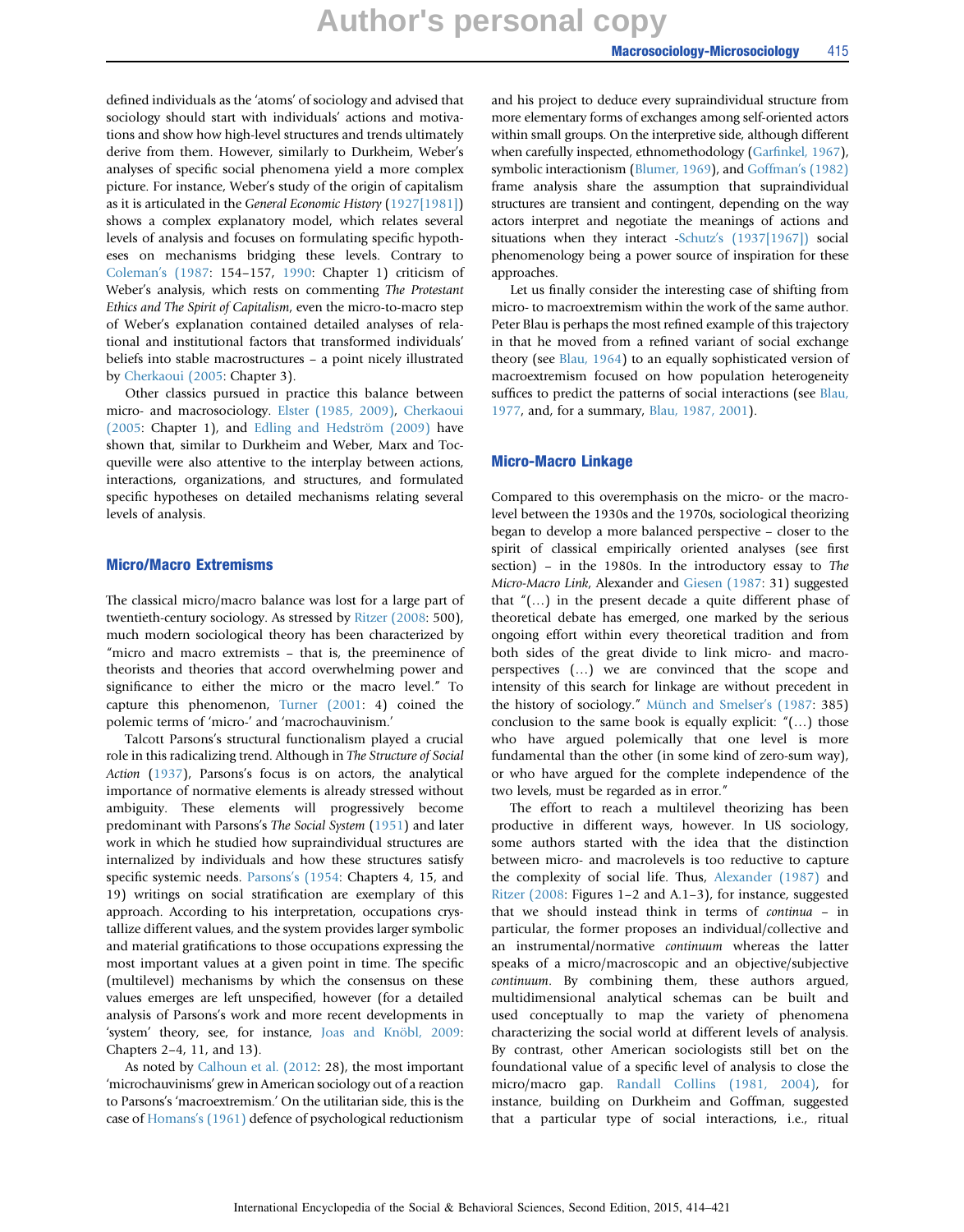interactions, that actors experience in a variety of social settings triggers emotions that in turn create a feeling of social belonging, which transforms microlevel disorder into macrolevel order. American students of social networks started with a similar assumption that the intermediate level of social relations is crucial to understand the micro-macro transition (see, for instance, Granovetter, 1973, 1983, 1985). Differently from Collins's qualitative perspective, however, network analysts did not limit themselves to a specific type of interactions. They started instead by empirically describing network-related features impacting on the kind of macrooutcome observed (for an example on the field of diffusion processes, see, for instance, Valente, 1995). Over the decades, social network analysts developed a wellspecified set of mechanisms and theories on how microlevel entities and attributes translate into macropatterns (for an overview, see Borgatti and Lopez-Kidwell, 2011).

During 1980s, European sociology also developed original integrative approaches to the micro/macro issue. These approaches insisted on the circularity of 'structure' and 'action,' but they conceptualize this circularity in very different ways. On the one hand, Giddens's (1984) 'structuration theory' and Bourdieu's (1977, 1980[1990]) 'genetic structuralism,' although different in many respects, share the common assumption that there is a relation of codetermination between 'structure' and 'action.' In Giddens, this 'duality' is resolved by postulating that actors' practices dynamically create their own structural conditions, whereas, in Bourdieu, structures are assumed to become incorporated in actors through invisible socialization processes, so that structures silently reappear in the way actors behave and think. On the other hand, the 'structural-individualistic' approach developed by several Dutch sociologists (see Wippler, 1978; Wippler and Lindenberg, 1987) – or the very similar 'recursive' form of methodological individualism proposed by Boudon (1987) – starts with a specific image of actors, which assumes that actors have goals and attach subjective probabilities to different courses of action, and, instead of developing a general account of the relationship between structure and action, advises formulating specific 'bridge' hypotheses (i.e., hypotheses on the way structures impact on actors' goals and opportunities) and 'transformation rules' (i.e., hypotheses on specific institutions and processes that combine actors' action into collective outcomes).

#### Layered and 'Flat' Social Ontologies

As anticipated by the promoters of the micro/macro-linkage debate themselves (Alexander and Giesen, 1987: 31, 37), the set of solutions that took shape during the eighties did not lead to any widely accepted 'Newtonian synthesis.' In fact two opposite reactions can be detected. Both directly refer to ontology but develop opposite views.

Turner's (2005) reaction is a good example of the first perspective. His objection to both the 'multidimensional' and 'circular' approaches deserves to be quoted extensively: "the micro-macro distinction will not be theoretically resolved by talk about multidimensionality or recourse to tired old dichotomies like agency/structure, rational/nonrational, subjective-objective,

action-order and so on. Instead, we need to be much more specific on the properties of the social universe that are denoted by the labels of micro and macro" (Turner, 2005: 407). Thus, according to Turner, to develop a truly multilevel sociological theory requires us to reject the idea that the distinction between micro and macro is purely analytical. One should accept instead that "these levels are reality" (Turner, 2005: 409). On this basis, Turner posits the existence of three levels – i.e., 'macro,' 'meso,' and 'micro' – each of which is characterized by specific entities, driven by specific forces, and described by specific lawlike regularities. The task of a truly multilevel sociological theory, Turner (2005: 417) argues, would be "to develop theoretical models and principles explaining the nature of the linkages across levels."

Thus, Turner's reaction to the US micro/macro debate and to the European agency/structure literature is in line with the so-called 'critical realist' perspective, which, as Gorski (2013: 659) puts it, "instead of a purely conventional distinction between 'micro' and 'macro' [it] appeals to the real ontological distinctions between the various layers or 'strata' in the natural and social worlds." Within this framework, the solution to the problem of the micro/macro linkage would come from postulating the existence of a series of levels of reality with 'emergent,' meaning irreducible, properties and seeking to discover the origin of such 'originality' at each level as well as the effects of higher levels on lower levels (what is called 'downward causation' in this perspective). Archer's (1995) 'morphogenetic' approach as well as, more recently, Sawyer's (2005: Chapter 10, in particular) 'emergentist' sociology represent two sophisticated examples of this line of thought.

An equally 'radical' but opposite solution to the problem of linking micro and macro claims that the problem can be advanced by giving up the notion of level itself. This is the option chosen by Latour (1999), for instance. In an attempt to clarify the meaning of his 'actor-network theory,' he states that (1)  $^{\prime\prime}$ (...) the social possesses the bizarre property of not being made of agency and structure at all, but rather of being a circulating entity"; (2) "(...) in the social domain there is no change of scale. It is so to speak flat and folded  $(...)"$ ; (3) " $(...)$ there is no zoom going from macro structure to micro interactions (.)" (Latour, 1999: 17, 18, 19, respectively). For this reason, 'action-network theory' suggests not thinking in terms of levels but in terms of 'circulations,' 'trajectory,' or 'movements.' A similar, although more sophisticated, position is endorsed by Abbott (2007). Within the context of a discussion on mechanism-based theorizing in sociology (see last section below), he claimed "(...) the Coleman Boat presupposes a whole model of levels that it is the task of my own version of social theory to destroy. There are no levels. The levels concept is incoherent, an uncriticized inheritance from liberal political theory" (Abbott, 2007: 2). As an alternative, he suggests a relational and processual perspective that pays attention to the 'fractal' nature of the social world (see Abbott, 2001: Chapter 6) – interestingly, this 'fractal' nature is something denied by Latour (1999: 18). At the same time, Abbott (2007: 2) honestly admits that we do not really have at the moment a 'serious' theory that allows us to think of the social world with levelfree eyes.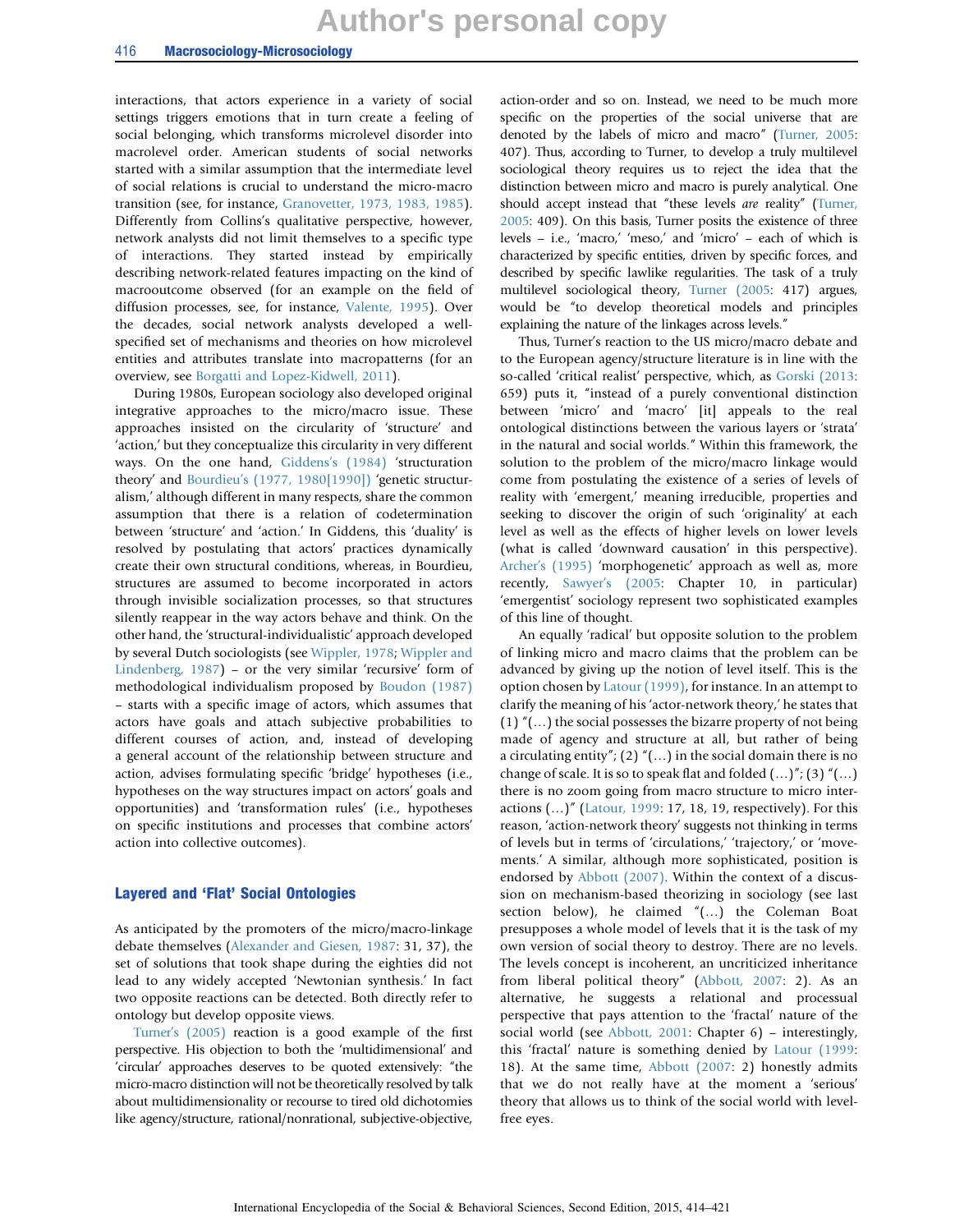# Toward a Scale-Based Thinking

It is a fact that the integrative stage of the history of the micro/ macro debate was not capable of generating shared solutions. The authors who explicitly characterized the micro/macro distinction in analytical terms and at the same time attempted to integrate several levels of analysis were attacked on several grounds. First, it was observed that some of them tend conceptually to map social reality more than theoretically articulate its dimensions (see Turner's (2005: 407) objection to Alexander's or Ritzer's proposals). Second, concepts like 'duality of structure' or 'habitus' were criticized for restating the problem of structure/agency codetermination instead of providing the details of the interplay between the two (see Ritzer, 2008: 526; Turner, 2005: 406–407; Van den Berg, 1998). Third, it was remarked that, despite the programatic claim, integrative approaches ultimately end up giving one level priority over another, so that, for instance, Collins and Bourdieu finally remain a 'microreductionist' and a 'macrostructuralist,' respectively (see Ritzer, 2008: 507–510, 532). On the other hand, social theorists who overtly proposed a multilayer ontology, thus opting for the notion of 'levels of reality' rather than that of 'level of analysis,' raise the difficult question of the determination of the number, the content, and the frontiers among these levels. A quick comparison of Turner's (2005: 410–411) Table 23.1 with Sawyer's (2005: 211) Figure 10.3, for instance, would suffice to show that these choices are arbitrary, a priori, and ad hoc. Without empirical research, lists of 'levels of reality' are nothing but lists of verbal labels. Unfortunately, and somehow surprisingly, a similar objection also applies to theorists who opted for an analytical understanding of the notion of level in that micro- and macrolevels tend to be in practice equated to specific entities and activities. This is undesirable for two reasons. First, different microand macroperspectives usually opt for different micro- and macrocontents, thus generating conceptual ambiguity and confusion. Second, as soon as a specific content is given a specific level, one risks shifting from an analytical to a substantive, ontological characterization of this level, which in turn increases the probability that the discussion will turn to what exists or not in the social world (on this danger, see, among philosophers of social science, Little, 2006).

Recent debates in philosophy of social science seem to open a fruitful avenue to a resolution of these problems. In particular, Ylikoski (2012, 2014) proposes articulating three elements, namely the concept of 'scale,' the distinction between 'constitutive' and 'causal' statements, and the concept of 'mechanism.'

As to the first element, Ylikoski suggests that the distinction between micro and macro could be better described in terms of small- and large-scale phenomena (Ylikoski, 2014: Section 3). To think in terms of scales, he argues, would help avoid the implicit level-based vertical metaphor contained in the notions of micro and macro. The notion of level raises indeed the difficult question of knowing in what sense a social norm, for instance, is a higher level entity than the individuals believing in it. After all, the social norm, to be effective, should reside in the minds of some individuals (at least those who enforce the norm or those who are in charge of having the norm enforced). Thus, in this sense, the norm would be on the same level as the individuals. Within the scale-based framework, this ambiguity disappears; the norm is at a different scale than the actor in that, to be a social norm, it must hold for more than one actor (otherwise, it would be a private normative belief). The difference in terms of level is thus replaced by simpler differences in terms of size. The notion of 'scale' also makes it clear that the distinction between micro and macro, thus between 'levels,' can only be relative and content-free in that it depends on the target one is seeking to describe/explain – if one focuses on individuals interacting within a triad, then transitivity is a large-scale property, but transitivity becomes a small-scale phenomenon when one starts studying the dynamics of interactions within a given firm.

In Ylikoski's argument, scale-based thinking should be combined with an appreciation of the difference between 'constitutive' and 'causal' statements (see Ylikoski, 2012: 2.4; 2014: Section 4). A constitutive statement, he remarks, establishes a relation of dependence between small- and largescale properties whereas a 'causal' statement describes a relation of dependence between the events that are responsible for the transition between phenomena at different scales. The distinction, Ylikoski argues, is important because it helps avoid the conflation between ontological and explanatory statements. The fact that a given large-scale phenomenon is made of smaller scale entities (constitutive viewpoint) does not imply that, to explain the former, one only needs small-scale events. From the point of view of 'causal' statements, the 'difference-makers' are not limited to a single, unique scale.

Within a scale-based framework aimed at answering 'causal' questions, Ylikoski (2012: Sections 2.2 and 2.4.1) finally suggests, the fundamental problem of scientific knowledge becomes the discovery of the 'mechanisms' that transform small-scale properties into larger-scale patterns as well as the mechanisms that clarify the way large-scale properties impact on the activities of smaller scale units. Thus, the problem is no longer what the micro or the macro is, nor what the most fundamental level of analysis is. The problem of micro- and macrosociology is reshaped in more general terms, i.e., as an enterprise of figuring out the details that make the connection between phenomena located at different scales, whatever their specific content.

Recent developments in sociological theory suggest that these ideas are progressively traveling from philosophy of sciences to sociology, and transforming the way sociologists conceive the distinction between micro- and macrosociology. I close this article by reviewing these developments.

#### Mechanism-Based Thinking

The explicit use of the concept of mechanism, entered sociology in the 1990s (see Hedström and Swedberg, 1998; for an analysis of precursors, see Manzo, 2010: 132–138). Over the last two decades, a distinctive sociological perspective called analytical sociology was elaborated around this concept (see Hedström, 2005). Its foundational axiom is that to explain a connection between events amounts to detailing the set of entities, properties, activities, and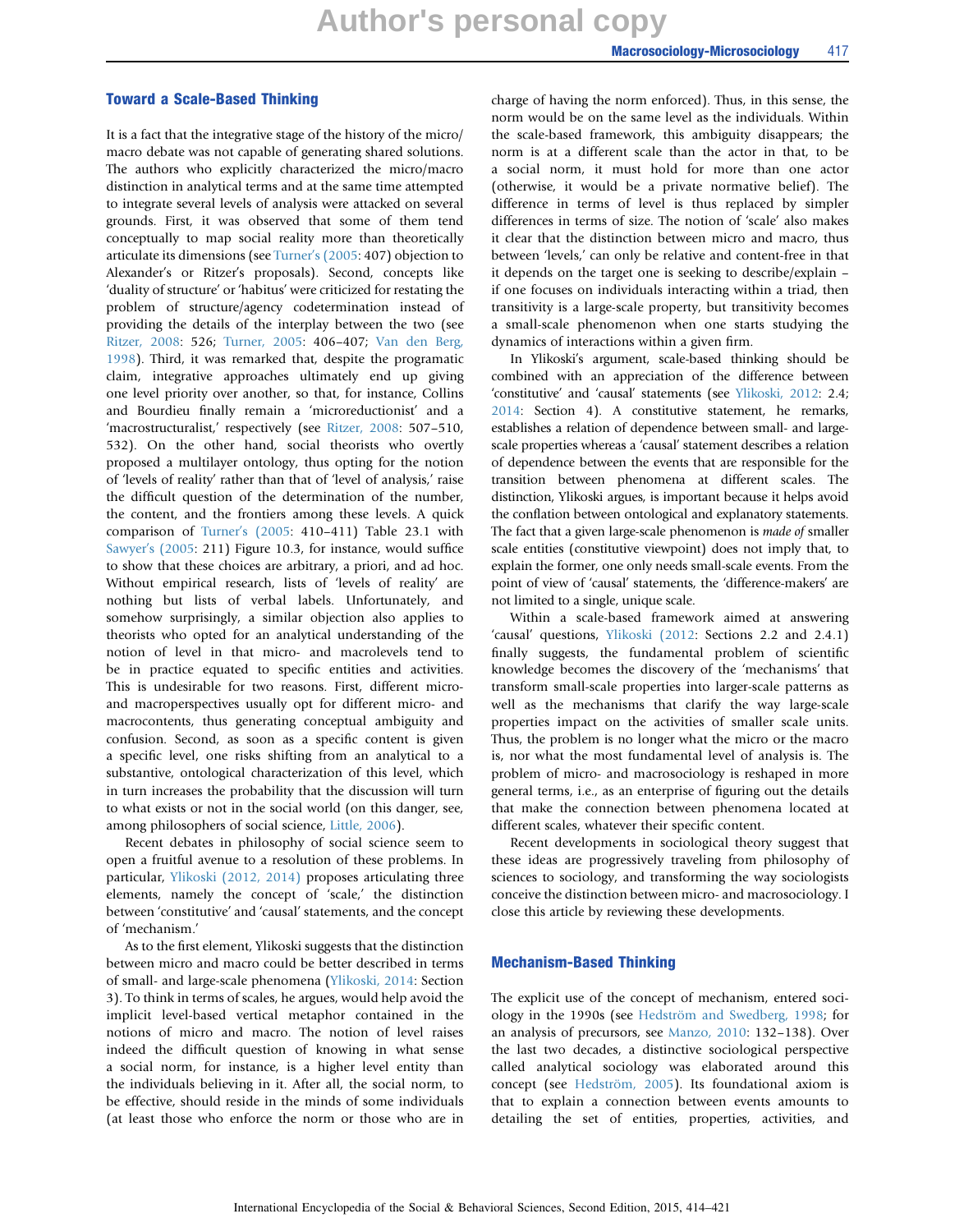relations among them that brings about the observed connection. Analytical sociology is now a complex intellectual movement that orientates empirical research in several areas (see Hedström and Bearman, 2009; Manzo, 2014a) and stimulates interesting controversies (see Abbott, 2007; Little, 2012; Opp, 2013). Analytical sociology is deeply concerned with the micro/macro issue. In this respect, three elements of this research program must be briefly discussed: (1) the form of methodological individualism that animates analytical sociology; (2) its views on the theory of action; and (3) some of its methodological proposals (for a more general and detailed discussion, see Manzo, 2014b).

As to the first point, analytical sociology's view is deeply in line with the distinction between 'constitutive' and 'causal' statements discussed in the previous section. From a 'constitutive' point of view, large-scale properties are assumed to be made of smaller scale entities and properties. A networkrelated property like transitivity, for instance, must be constitutively explained by referring to some properties of smaller scale entities such as their tendency to associate with similar others. In this sense, analytical sociology is reductionist. However, from a causal explanatory point of view, analytical sociology acknowledges the empirical existence of large-scale properties and structures, which are defined in the following way: (1) once they come into existence, large-scale properties span a temporal window wider than that characterizing the small-scale entities that have dynamically contributed to generating them; (2) once they have come into existence, large-scale properties cannot be meaningfully defined, or quantified, for a single smallscale entity (on this second feature, see Hedström and Ylikoski, 2014: 62); and (3) the specific value and form assumed by large-scale properties crucially depends on the system of interdependencies that exist among the set of small-scale entities that have dynamically contributed to generating them. Analytical sociology not only acknowledges the empirical existence of large-scale properties and structures but also that they are causally relevant; the only requirement is that it should be possible to indicate at least one small-scale element through which the large-scale effect operates – when the small-scale entity is an actor, no matter whether consciously or unconsciously.

Thus, this understanding of the micro/macro relationship is compatible with the form of structural individualism originally formulated by Dutch sociologists and Boudon (see previous section) as well as with its dynamic version proposed by Coleman (1993: 63). However, to recast this doctrine in terms of scales and pay attention to the distinction between 'constitutive' and 'causal' statements avoids the undesirable misunderstanding that the micro must necessarily be equated with actors and their activities.

With respect to the second point, i.e., the theory of action followed by analytical sociology, two novelties must be highlighted. First, contrary to what some have argued (see, for instance, Gross, 2009), there is nothing in the spirit of analytical sociology that commits this perspective to a specific action theory. On the one hand, when intentionality and rationality are mobilized, it is an open understanding of rationality in terms of reason-based behavior that is assumed

(see Manzo, 2010: 150–157, 2012). On the other hand, both the 'wide' and a fortiori, the narrow version(s) of rational choice are explicitly criticized for their lack of realism (see Manzo, 2013a; Hedström and Ylikoski, 2014). The second novelty concerns a trend within analytical sociology toward the recognition that individuals and their (intentional) actions should not necessarily be regarded as the basis of final explanation (see Hedström and Ylikoski, 2014). As stressed by Ylikoski (2012: Section 2.5), 'intentional fundamentalism' is unmotivated from the point of view of the mechanism-based account of explanation, which is neutral with respect to the rock bottom of causal chains. Thus, although analytical sociology echoes previous solutions to the micro/macro issue, namely within the rational-choice tradition (see, for instance, Coleman, 1987), analytical sociology differs by not committing to a specific theory of action, or to a specific level of analysis. This choice is likely to increase the domain of application of the perspective.

One aspect of analytical sociology's methodology, which is my third point, tends in the same direction. With the partial exception of the rational-choice tradition, which built its micro/ macro theorizing in part on mathematical models (for a recent statement, see Raub et al., 2011), the perspectives reviewed in the previous sections relied either on natural language or on statistical methods whose internal structure makes it impossible to represent specific mechanisms bridging different levels of analysis (for an old statement, see Coleman, 1987: 168–171). This is especially true when 'transformation' mechanisms involving dynamic interdependencies are at stake (see Coleman, 1986: 1316). By contrast, analytical sociology proposes a particular simulation tool, i.e., agent-based modeling, in order to formalize multilevel mechanism-based hypotheses and study their consequences. Note that, among theorists involved in the micro/macro debate, the potential of simulation models did not go unnoticed (see, for instance, Collins, 1988: Appendix; Turner, 2005: 420). However, compared to other simulation techniques, the flexibility and power of agent-based modeling opens new and unhoped-for opportunities for micro/macro sociological theorizing. Let me briefly explain why (for a more detailed discussion, see Manzo, 2014b: 29–35).

Because of the algorithmic nature of the technique and the specific programing language used to write such algorithms, any substantive mechanism for which one has a theoretical representation can be implemented and studied within the framework of agent-based modeling. For sociologists interested in theorizing about transitions among levels of analysis, this flexibility is especially appreciable for the following reasons: (1) Despite their name, agent-based models are not at all limited to representing 'individuals.' According to the bundle of properties and rules that one programs for a given class of objects, the latter can be used to design the behavior and interactions of a set of particles, molecules, cells, beliefs, actors, groups (of particles, molecules, etc.), organizations, or whatever else on which one may have a precise theoretical understanding and representation. Thus, the specific way in which an 'object' is programed and the specific type of relations that the programmer establishes among different classes of 'objects'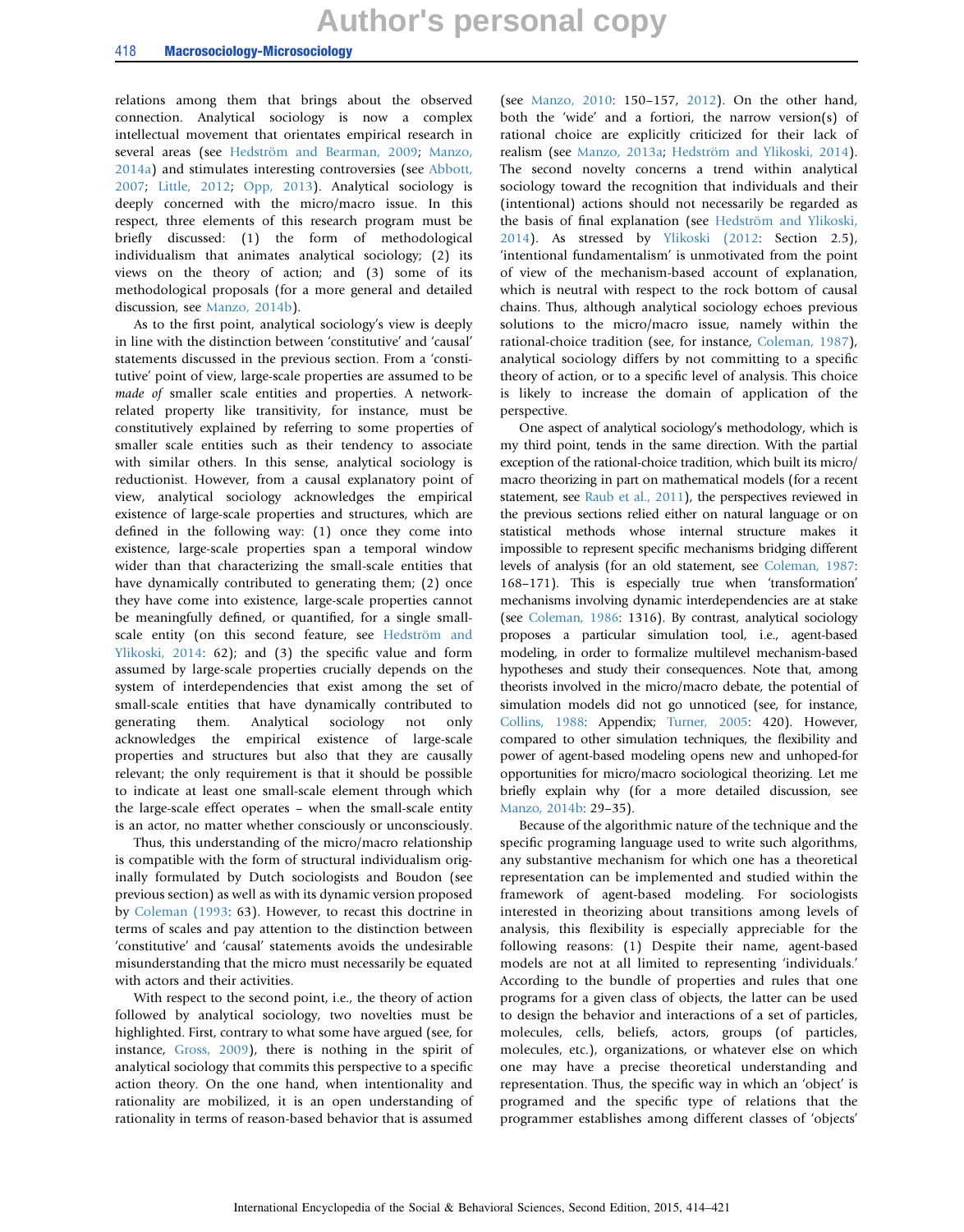allow representation of any form of connections and exchanges among entities located at different levels of analysis. (2) Agent-based modeling is entirely agnostic about the logic of action by which agents are driven. Thus, if the small-scale entities to be represented are individuals, then self-interested maximizing agents can be designed as well as more or less sophisticated 'cognitive' agents, or even agents that are driven simply by heuristics. (3) Agent-based modeling makes it possible to handle several forms of heterogeneity. Agents can be heterogeneous in terms of attributes and attributes' values. More radically, agents can be heterogeneous in terms of activities, tasks, or the behavior rules by which they are driven. The temporal order in which these rules are performed can also vary across agents. Thus, agent-based modeling constitutes a robust formal tool to go beyond the metaphor of the 'representative agent,' an unrealistic metaphor widely used to avoid, rather than to solve, the problem of the transition from the small- to the large-scale phenomenon (see Gallegati and Kirman, 1999). (4) Agent-based modeling makes it possible to design both space- and network-based local interactions. Agents can be embedded within these interactions so that their beliefs, desires, and opportunities can be modeled as locally constrained and influenced by the choices of other agents and by the network's topology. Moreover, compared to social network analysis, agent-based modeling makes it possible to turn network-level patterns such as homophily, triadic closures, cycles, balanced structures, structural holes, or brokerages into dynamic mechanisms, and their large-scale consequences can be studied (among students of social networks the interest of agent-based simulations is increasing indeed, see Monge and Contractor, 2003).

In a nutshell, agent-based modeling represents a flexible virtual laboratory in which the consequences of specific mechanisms connecting entities at different scales can be studied in a rigorous way. To build such artificial societies requires that every detail is specified. For micro/macro theorizing, this obligation has two advantages. First, conceptual vagueness cannot exist; second, when one takes shortcuts because detailed knowledge is not available, this limitation is immediately visible, thus helping to see where our theoretical knowledge must improve.

With respect to the micro/macro issue, what kind of theorizing can analytical sociology produce on these bases? Analytical sociology does not seek a 'grand' theory explicating how the connection between small- and large-scale phenomena works in general. Analytical sociology's ambition is to provide detailed descriptions of how this connection unfolds for specific and limited portions of the social world. In multiplying these local inquiries, the goal is to detect common features across contexts and phenomena so that classes of semigeneral, in the sense of transversal, mechanisms can be found (see Hedström and Bearman, 2009: 7). Examples of this approach can be seen in the effort to establish if network-based exposure mechanisms are equally involved in the emergence of large-scale suicide patterns (Bearman and Moody, 2004; Hedström et al., 2008), inequality structures (DiMaggio

and Garip, 2011; Manzo, 2013b), fertility trends (Gonzalez-Bailon and Murphy, 2013), friendship dynamics (Bearman et al., 2004), or norm enforcement (Centola et al., 2005); if matching mechanisms work similarly on the job market (Stovel and Fountain, 2009) and for mate choices (Todd et al., 2005); or if imitation-based cumulative-advantage mechanisms apply to both the origin of status hierarchies (Gould, 2002) and consumption fads (Salganik and Watts, 2009).

This may seem not ambitious enough, but I believe it should help sociology to accumulate knowledge on how small-scale differentiation is turned into large-scale mixtures of differentiation and homogenization that is more precise than general transition modes – like 'aggregation,' 'combination,' 'externalization,' 'internalization,' or 'conformity' – which, according to some observers (see Münch and Smelser, 1987: 376–385), constitute the main outputs of several decades of micromacro theorizing.

## Concluding Remarks

According to Archer's (1995) reconstruction, the solutions sociologist have proposed to the micro/macro, agency/structure issue historically fall within three types, i.e., 'downward conflation' (low-level entities are epiphenomenal compared to high-level entities), 'upward conflation' (high-level entities are epiphenomenal compared to low-level entities), and 'elision' or 'central conflation' (high- and low-level entities are inseparable and mutually constitutive). The sample of authors and perspectives overviewed in this article suggests that Archer's typology captures the fundamental trends of much of the debate. It is unsatisfactory, however, in three regards.

First, Archer's account does not consider heterodox readers who, contrasting usual interpretations, have shown that the classics are balanced micro/macro thinkers whose empirically oriented analyses escape Archer's three forms of reductionism. Second, Archer does not consider specific variants of the rational-choice tradition, modern social network analysis, and, for chronological reasons, the analytical sociology research program, all of which are approaches that reject both 'downward' and 'upward' conflation and seek to detail the mechanisms responsible for the interplay between structures and actors, thus avoiding 'central conflation' as well. Finally, again for chronological reasons, Archer's constructive proposal inspired by the critical-realism school of philosophy could not take into account recent epistemological developments that raise doubts about the utility of positing a priori an n-layer ontology, and suggest that, be it analytical or realist, the cake-layer model of society implicit in the level metaphor can be fruitfully replaced with a scale-based, flat perspective.

Thus, ultimately, this article suggests that the debates on the micro/macro issue are entering a new phase in which "there is no longer any demand for rigorous strategies of reduction" (Giesen, 1987: 337), and robust methods now exist for designing bridging mechanisms instead of only talking about them.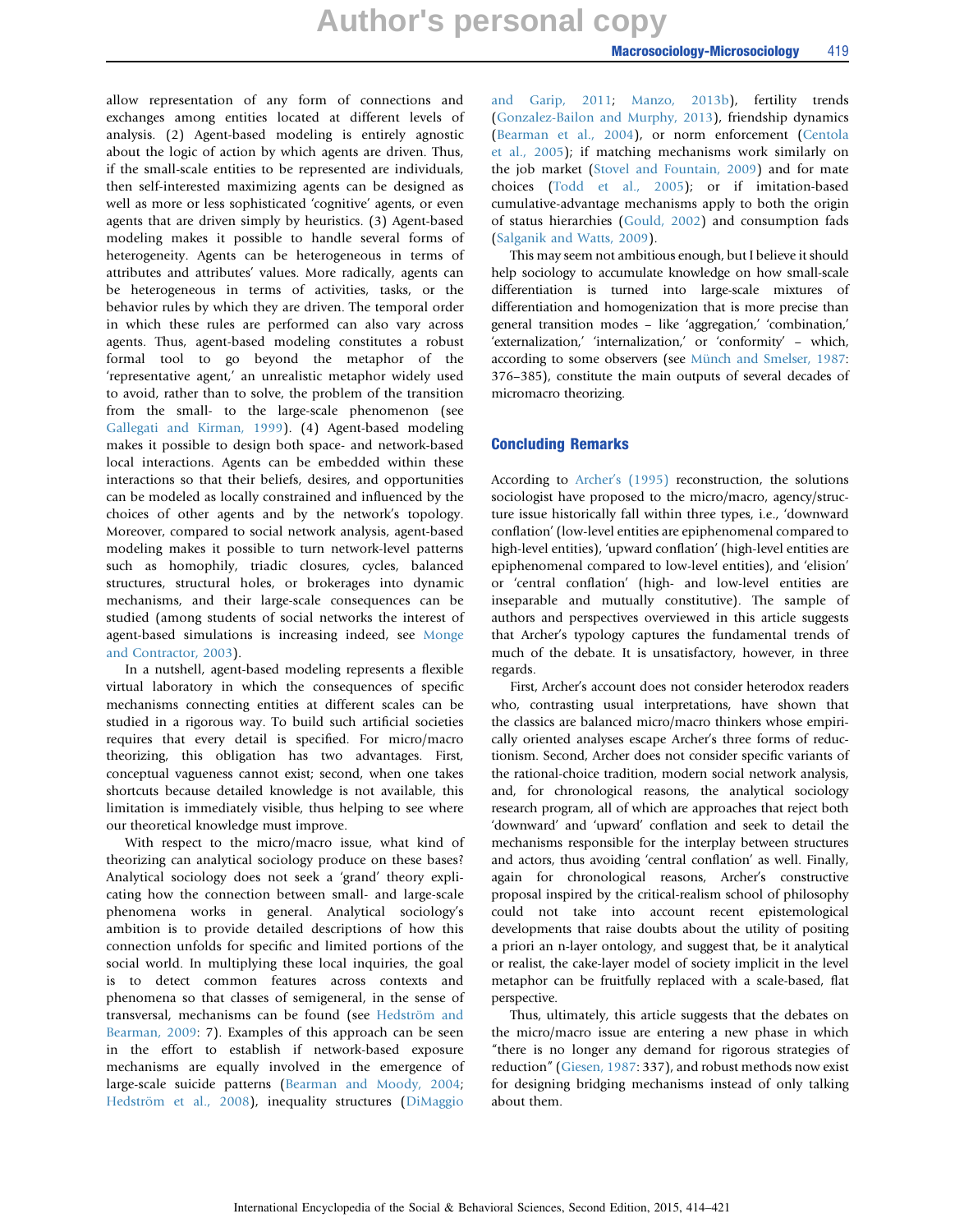See also: AGIL, History of; Action, Theories of Social; Agent Based Modeling, Statistics of; Analytical Sociology; Behavioral Economics; Dramaturgical Analysis; Emergent Properties; Exchange: Social; Explanation: Conceptions in the Social Sciences; Functionalism, History of; Habitus: History of a Concept; Heuristics, History of; Individualism versus Collectivism: Philosophical Aspects; Intentionality and Rationality; Interactionism, Symbolic; Methodological Individualism in Sociology; Network Analysis, History of; Rational Choice Explanation: Philosophical Aspects; Rational Choice Theory in Sociology; Social Mechanism; Social Networks; Social Structure: History of the Concept; Sociology, History of; Utilitarian Social Thought, History of; Weberian Social Thought, History of.

# **Bibliography**

- Abbott, Andrew, 2001. Chaos of Disciplines. University of Chicago Press, Chicago. Abbott, Andrew, February 2007. "Mechanisms and relations": a response to the
- comments. Sociologica. [http://dx.doi.org/10.2383/24754.](http://dx.doi.org/10.2383/24754) Alexander, Jeffrey, 1987. Action and its environments. In: Alexander, Jeffrey,
- Giesen, Bernhard, Münch, Richard, Smelser, Neil (Eds.), The Micro-Macro Link. University of California Press, Berkeley and Los Angeles.
- Alexander, Jeffrey, Giesen, Bernhard, 1987. From reduction to linkage: the long view of the micro-macro link. In: Alexander, Jeffrey, Giesen, Bernhard, Münch, Richard, Smelser, Neil (Eds.), The Micro-Macro Link. University of California Press, Berkeley and Los Angeles, pp. 1–45.
- Archer, M.S., 1995. Realist Social Theory: The Morphogenetic Approach. Cambridge University Press, Cambridge.
- Bearman, Peter S., 1991. The social structure of suicide. Sociological Forum 6 (3), 501–524.
- Bearman, Peter S., Moody, James, 2004. Suicide and friendships among american adolescents. American Journal of Public Health 94 (1), 89–95.
- Bearman, Peter S., Moody, James, Stovel, Katherine, 2004. Chains of affection: the structure of adolescent romantic and sexual networks. American Journal of Sociology 110 (1), 44–91.
- Bedau, Mark, 2003. Downward causation and autonomy in weak emergence. Principia 6, 5–50.
- Blau, Peter, 1964. Exchange and Power in Social Life. Wiley, New York.
- Blau, Peter, 1977. Inequality and Heterogeneity: A Primitive Theory of Social Structure. Free Press, New York.
- Blau, Peter, 1987. Contrasting theoretical perspectives. In: Alexander, Jeffrey, Giesen, Bernhard, Münch, Richard, Smelser, Neil (Eds.), The Micro-Macro Link. University of California Press, Berkeley and Los Angeles, pp. 71–86.
- Blau, Peter, 2001. Macrostructural theory. In: Turner, Jonathan (Ed.), Handbook of Sociological Theory. Springer, New York, pp. 343–353.
- Blumer, Herbert, 1969. Symbolic Interaction: Perspective and Method. Prentice-Hall, Englewood Cliffs, NJ.
- Borgatti, Stephen, Lopez-Kidwell, Virginie, 2011. Network theory. In: Scott, John, Carrington, Peter (Eds.), The SAGE Handbook of Social Network Analysis. Sage, London.
- Boudon, Raymond, 1987. The individualistic tradition in sociology. In: Alexander, Jeffrey, Giesen, Bernhard, Münch, Richard, Smelser, Neil (Eds.), The Micro-Macro Link. University of California Press, Berkeley and Los Angeles, pp. 45–71.
- Boudon, Raymond, 1995. Should one still read Durkheim's rules after one hundred years? Revue Suisse de Sociologie 21 (3), 559–573.
- Bourdieu, Pierre, 1977. Outline of a Theory of Practice. Cambridge University Press, London.
- Bourdieu, Pierre, 1980[1990]. The Logic of Practice. Stanford University Press, Stanford, CA.
- Calhoun, Craig, Gerteis, Joseph, Moody, James, Pfaff, Steven, Virk, Indermohan, 2012. Contemporary Sociological Theory. Wiley-Blackwell.
- Centola, D., Macy, M., Willer, R.A., 2005. The Emperor's dilemma: a computational model of self-enforcing norms. American Journal of Sociology 110 (4), 1009–1040.
- Cherkaoui, Mohamed, 2005. Invisible Codes: Essays on Generative Mechanisms. The Bardwell Press, Oxford.
- Cherkaoui, Mohamed, 2008. Durkheim and the Puzzle of Social Complexity. The Bardwell Press, Oxford.
- Coleman, James, 1986. Social theory, social research and a theory of action. American Journal of Sociology 91, 1309–1335.
- Coleman, James, 1987. Microfoundations and macrosocial behaviour. In: Alexander, Jeffrey, Giesen, Bernhard, Münch, Richard, Smelser, Neil (Eds.), The Micro-Macro Link. University of California Press, Berkeley and Los Angeles, pp. 153–177.
- Coleman, James, 1990. Foundations of Social Theory. Harvard University Press, Cambridge.
- Coleman, James, 1993. Reply to Blau, Tuomela, Diekman and Baurmann. Analyse und Kritik 15 (1), 62–69.
- Collins, Randall, 1981. On the microfoundations of macrosociology. American Journal of Sociology 86 (5), 984–1014.
- Collins, Randall, 1988. Theoretical Sociology. Harcourt Brace Jovanovith, Orlando.
- Collins, Randall, 2004. Interaction Ritual Chains. Princeton University Press, Princeton and Oxford.
- DiMaggio, P., Garip, F., 2011. How network externalities can exacerbate intergroup inequality. American Journal of Sociology 116 (6), 1887–1933.
- Durkheim, Emile, 1895[1982]. The Rules of Sociological Method. Free Press, New York.
- Edling, Christofer, Hedström, Peter, 2009. Tocqueville and analytical sociology. In: Mohamed, Cherkaoui, Hamilton, Peter (Eds.), Raymond Boudon: A life in Sociology. Essays in Honour of Raymond Boudon, part 1, vol. I. Bardwell Press, Oxford, pp. 153–172.
- Elster, Jon, 1985. Making Sense of Marx. Studies in Marxism and Social Theory. Cambridge University Press, Cambridge.
- Elster, Jon, 2009. Alexis de Tocqueville. The First Social Scientist. Cambridge University Press, New York.
- Gallegati, M., Kirman, A.P., 1999. Beyond the Representative Agent. Edward Elgar, Aldershot.
- Garfinkel, Harold, 1967. Studies in Ethnomethodology. Prentice-Hall, Englewood Cliffs, N.I.
- Giddens, A., 1984. The Constitution of Society: Outline of the Theory of Structuration. Polity Press, Cambridge.
- Giesen, Bernhard, 1987. Beyond reductionism: four models relating micro and macro levels. In: Alexander, Jeffrey, Giesen, Bernhard, Münch, Richard, Smelser, Neil (Eds.), The Micro-Macro Link. University of California Press, Berkeley and Los Angeles, pp. 337–356.
- Goffman, Erving, 1982. Frame Analysis: An Essay on the Organization of Experience. Harper Colophon, New York.
- Gonzalez-Bailon, S., Murphy, T.E., 2013. Social interactions and long-term fertility dynamics. A simulation experiment in the context of the French fertility decline. Population Studies 67 (2), 135–155.
- Gorski, Philip, 2013. What is critical realism? And why should you care? Contemporary Sociology 42 (3), 658–670.
- Gould, Roger, 2002. The origins of status hierarchies: a formal theory and empirical test. American Journal of Sociology 107, 1143–1178.
- Granovetter, Mark, 1973. The strength of weak ties. American Journal of Sociology 78 (6), 1360–1380.
- Granovetter, Mark, 1983. The strength of weak ties: a network theory revisited. Sociological Theory 1, 201-233.
- Granovetter, Mark, 1985. Economic action and social structure: the problem of embeddedness. American Journal of Sociology 91, 481–510.
- Gross, N., 2009. A pragmatist theory of social mechanisms. American Sociological Review 74, 358–379.
- Hedström, P., 2005. Dissecting the Social: On the Principles of Analytical Sociology. Cambridge University Press, Cambridge.
- Hedström, P., Bearman, P. (Eds.), 2009. The Oxford Handbook of Analytical Sociology. Oxford University Press, Oxford.
- Hedström, Peter, Swedberg, Richard (Eds.), 1998. Social Mechanisms: An Analytical Approach to Social Theory. Cambridge University Press, Cambridge.
- Hedström, Peter, Ylikoski, Petri, 2010. Causal mechanisms in the social sciences. Annual Review of Sociology 36, 49–67.
- Hedström, Peter, Ylikoski, Petri, 2014. Analytical sociology and rational-choice theory. In: Manzo, Gianluca (Ed.), Analytical Sociology: Actions and Networks. Wiley, Chichester, UK, pp. 57–70.
- Hedström, P., Liu, K.-Y., Nordvik, M., 2008. Interaction domains and suicides: a population-based panel study of suicides in the Stockholm metropolitan area, 1991–1999. Social Forces 87 (2), 713–740.
- Homans, George, 1961. Social Behavior: Its Elementary Forms. Harcourt, Brace and World, New York.
- Joas, Hand, Knöbl, Wolfgang, 2009. Social Theory: Twenty Introductory Lectures. Cambridge University Press, Cambridge.